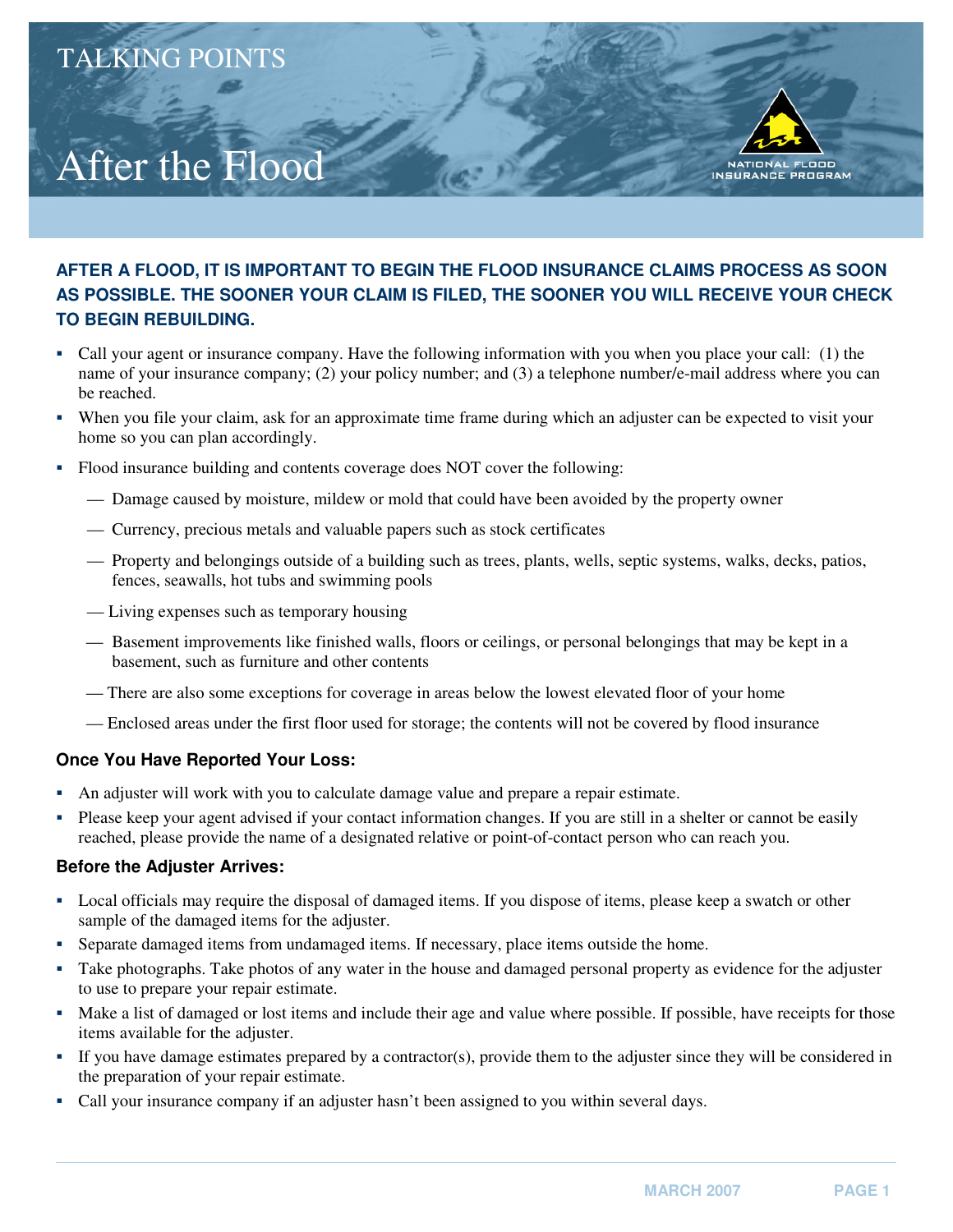

## **IT IS IMPORTANT TO BE AWARE OF A NUMBER OF HEALTH AND SAFETY RISKS IN A POST-FLOOD ENVIRONMENT SO YOU CAN TAKE THE NECESSARY PRECAUTIONS TO PROTECT YOURSELF AND YOUR FAMILY.**

#### **In Your Home or Business:**

- � Listen for news reports to learn whether the community's water supply is safe to drink. Remember to carry bottled drinking water to flooded areas.
- � Discard any fresh or packaged food products that may have come in contact with floodwater.
- � Protect yourself during cleanup by wearing protective clothing such as boots, gloves and masks. Clean and disinfect everything that was in contact with floodwater.
- � It is important to ventilate your home. Open all doors and windows to allow air to circulate and dry out your home. Dehumidify as soon as possible after a flood.
- � Service damaged septic tanks, cesspools, pit and leaching systems as soon as possible. Damaged sewage systems are serious health hazards.
- � After a flood, mold growth can cause additional damage to your home. Active mold growth is slimy or fuzzy and is usually green, black, orange or purple. Inactive mold is dry and powdery and may be white. Mold spores spread easily; they are carried by air currents, pets and people.
- � Water, moisture, mildew, or mold damage to property insured under your flood insurance policy is covered, unless there was no effort made to clean the items and prevent the damage.
- � To prevent mold, wash surface areas in the house, including the walls, staircases and items that came in contact with floodwater. Disinfect and wipe surfaces dry with paper towels to minimize bacterial contamination.
- � Throw away any items that do not dry completely because they can harbor germs and produce mold, which can irritate allergies as well as lead to respiratory or other illnesses.
- Keep the humidity and temperature as low as possible.
- � Isolate any moldy objects. Seal moldy trash in plastic bags and remove them immediately. Objects you can save should be dried or frozen as soon as possible. Freezing inactivates mold.
- � Do not approach wild animals that have taken refuge in your home. Wild animals such as snakes, opossums and raccoons often seek refuge from floodwaters on upper levels of homes and have been known to remain after the water recedes. Call your local animal control office or wildlife resource office to handle the situation.

#### **Outside Your Home or Business:**

- � Be aware of areas where floodwaters have receded. Roads may have weakened and could collapse under the weight of a car.
- � Stay away from downed power lines, and report them to the power company.
- Return home only when authorities indicate it is safe.
- Stay out of any building that is surrounded by floodwaters.
- Use extreme caution when entering buildings; there may be hidden damage, particularly in foundations.
- � Avoid floodwaters; water may be contaminated by oil, gasoline or raw sewage. Water may also be electrically charged from underground or downed power lines.
- � Avoid moving water and do not attempt to drive through standing water, even if it seems shallow.